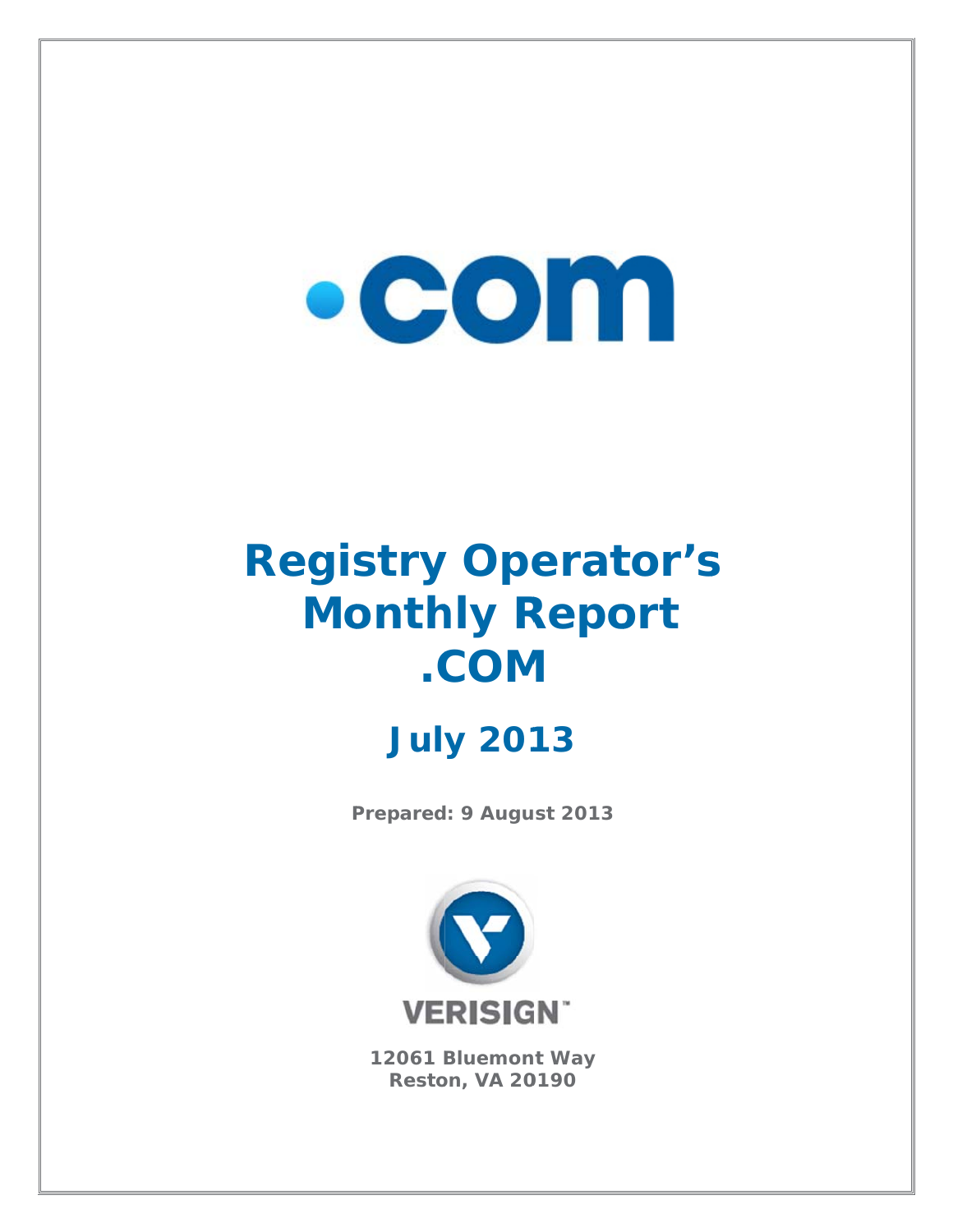Verisign Registry .Com Monthly Report – July 2013

As required by the ICANN/Verisign .com Registry Agreement (Section 3.1(c)(iv)), this report provides an overview of Verisign Registry activity through the end of the reporting month. The information is primarily presented in table and chart format with text explanations as deemed necessary. **The information is provided to satisfy requirements listed in Appendix 4 of the .com Registry Agreement.** Pursuant to the agreements, "ICANN shall use reasonable commercial efforts to preserve the confidentiality of the information reported until three months after the end of the month to which the report relates."

Information is organized as follows:

| 1 <sub>1</sub> |                                                                               |  |
|----------------|-------------------------------------------------------------------------------|--|
|                |                                                                               |  |
| 2.             |                                                                               |  |
|                | Table 2 - .com Service Level Agreement Performance - July 2013 3              |  |
| 3.             |                                                                               |  |
|                |                                                                               |  |
| 4.             |                                                                               |  |
|                |                                                                               |  |
| 5.             |                                                                               |  |
|                |                                                                               |  |
| 6.             |                                                                               |  |
|                |                                                                               |  |
|                | Table 6.2 – Total Name Server Write Transactions by Subcategory (millions)  5 |  |
| $7_{\cdot}$    |                                                                               |  |
|                |                                                                               |  |
|                |                                                                               |  |
|                |                                                                               |  |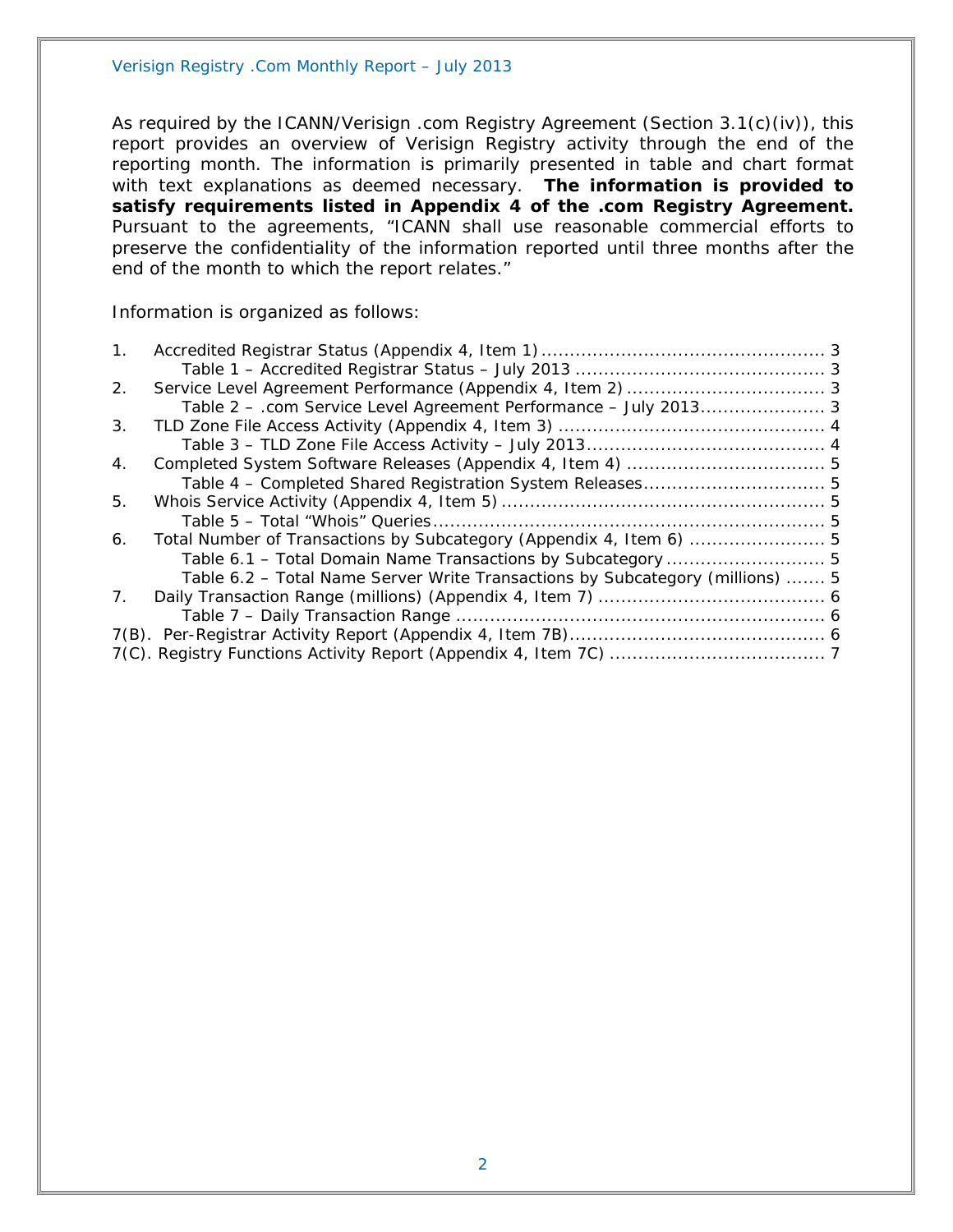#### **1. Accredited Registrar Status (Appendix 4, Item 1)**

**Table 1** displays the current number and status of the ICANN accredited registrars. The registrars are grouped into three categories:

- 1. **Operational Registrars:** Those who have authorized access into the Shared Registration System (SRS) for processing domain name registrations.
- 2. **Registrars In The Ramp-Up Period:** Those who have received a password to access the Registry operational test and evaluation (OT&E) environment. The OT&E environment is provided to allow registrars to develop and test their systems with the SRS.
- 3. **Registrars In The Pre-Ramp-Up Period:** Those who have been sent a welcome letter from the Verisign Registry but have not yet executed the Registry Registrar Agreements and/or have not yet submitted a completed Registrar Information Sheet. In most cases registrars are sent welcome letters via overnight express mail or e-mail on the same day accreditation notification is received from ICANN.

| <b>Status</b>                    | # of COM Registrars |
|----------------------------------|---------------------|
| <b>Operational Registrars</b>    | 933                 |
| Registrars In Ramp-Up Period     | 21                  |
| Registrars In Pre-Ramp-Up Period | 30                  |
| <b>Total</b>                     | 984                 |

#### **Table 1 – Accredited Registrar Status – July 2013**

#### **2. Service Level Agreement Performance (Appendix 4, Item 2)**

**Table 2** compares Service Level Agreement (SLA) Requirements with Actual Performance for the reporting month. As required by the ICANN/Verisign .com Registry Agreement (Section 3.1(d)(ii)), the Verisign Registry is committed to provide service levels as specified in Appendix 7 of the .com Registry Agreement and to comply with the requirements of the SLA in Appendix 10 of the .com Registry Agreement. The SLAs are incorporated into the Verisign Registry Registrar Agreements that are executed with all operational registrars.

#### **Table 2 – .com Service Level Agreement Performance – July 2013**

| <b>Metric</b>               | .com SLA Requirement         | <b>Actual Performance</b> |
|-----------------------------|------------------------------|---------------------------|
| <b>Service Availability</b> |                              |                           |
| <b>SRS</b>                  | 99.99% Year                  | $100\%$                   |
|                             | 30 Minutes/Month (Unplanned) | 0 Minutes (Unplanned)     |
| <b>DNS Name Server</b>      | 100% / Month                 | 100%                      |
| <b>Whois</b>                | 100% / Month                 | 100%                      |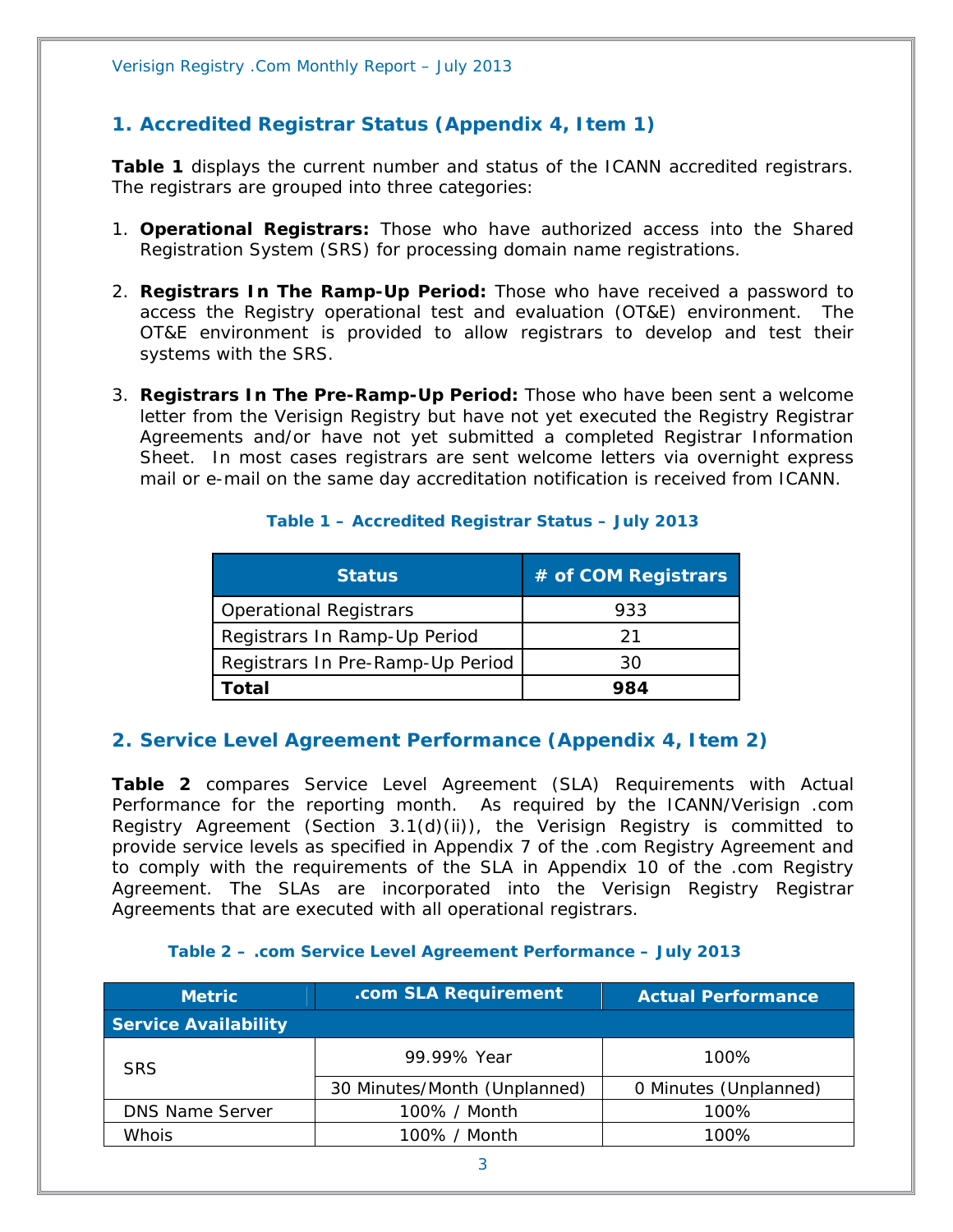| <b>Metric</b>                        | .com SLA Requirement                       | <b>Actual Performance</b>            |  |
|--------------------------------------|--------------------------------------------|--------------------------------------|--|
| <b>Planned Outage Duration</b>       |                                            |                                      |  |
| SRS - Regular                        | 45 Minutes / Month                         | 0 hours 22 minutes                   |  |
| <b>SRS</b> - Extended                | 4 Hours (240 Minutes) / 1 Per<br>Year      | 0 hours 0 minutes                    |  |
| <b>SRS</b> - Extended                | 8 Hours (480 Minutes) / 1 Every<br>3 Years | 0 Minutes                            |  |
| <b>DNS Name Server</b>               | Not Allowed                                | 0 Minutes                            |  |
| Whois                                | Not Allowed                                | 0 Minutes                            |  |
| <b>Planned Outage Timeframe</b>      |                                            |                                      |  |
| <b>SRS</b>                           | 0100 - 0900 UTC Sunday                     | 0100 - 0122 UTC Sunday<br>07/21/2013 |  |
| <b>DNS Name Server</b>               | Not Allowed                                | Not Applicable                       |  |
| Whois                                | Not Allowed                                | Not Applicable                       |  |
| <b>Planned Outage Notification</b>   |                                            |                                      |  |
| <b>SRS</b>                           | 30 Days General Maintenance                | 06/20/2013                           |  |
|                                      | 90 Days Updates and Upgrades               | Not Applicable                       |  |
| <b>DNS Name Server</b>               | Not Allowed                                | Not Applicable                       |  |
| Whois                                | Not Allowed                                | Not Applicable                       |  |
| <b>Processing Time</b>               |                                            |                                      |  |
| Check Domain Average                 | 25 milliseconds for 95%                    | 1.49 milliseconds                    |  |
| Add / Create Domain<br>Average       | 50 milliseconds for 95%                    | 1.33 milliseconds                    |  |
| Delete Domain Average                | 100 milliseconds for 95%                   | 26.43 milliseconds                   |  |
| Modify / Update<br>Domain Average    | 100 milliseconds for 95%                   | 23.02 milliseconds                   |  |
| <b>Whois Query</b>                   | 5 milliseconds for 95%                     | 0.34 milliseconds                    |  |
| <b>DNS Name Server</b><br>Resolution | 100 milliseconds for 95%                   | 1.15 milliseconds                    |  |
| <b>Update Frequency</b>              |                                            |                                      |  |
| <b>DNS Name Server</b>               | 3 Minutes for 95%                          | 21.68 seconds                        |  |
| Whois                                | 3 Minutes for 95%                          | 34.06 seconds                        |  |

#### **3. TLD Zone File Access Activity (Appendix 4, Item 3)**

**Table 3** summarizes the zone file access activity for the current reporting month. As required by the ICANN/Verisign .com Registry Agreement (Section 3.1(c)(iii)), the Verisign Registry provides third parties bulk access to the zone files for the .com TLD.

#### **Table 3 – TLD Zone File Access Activity – July 2013**

|                                                          | <b>Number</b> |
|----------------------------------------------------------|---------------|
| Total Zone File Access Passwords (End Of Previous Month) | 588           |
| New Zone File Access Passwords Issued During July        | 34            |
| Total Zone File Access Passwords (End Of July)           | 622           |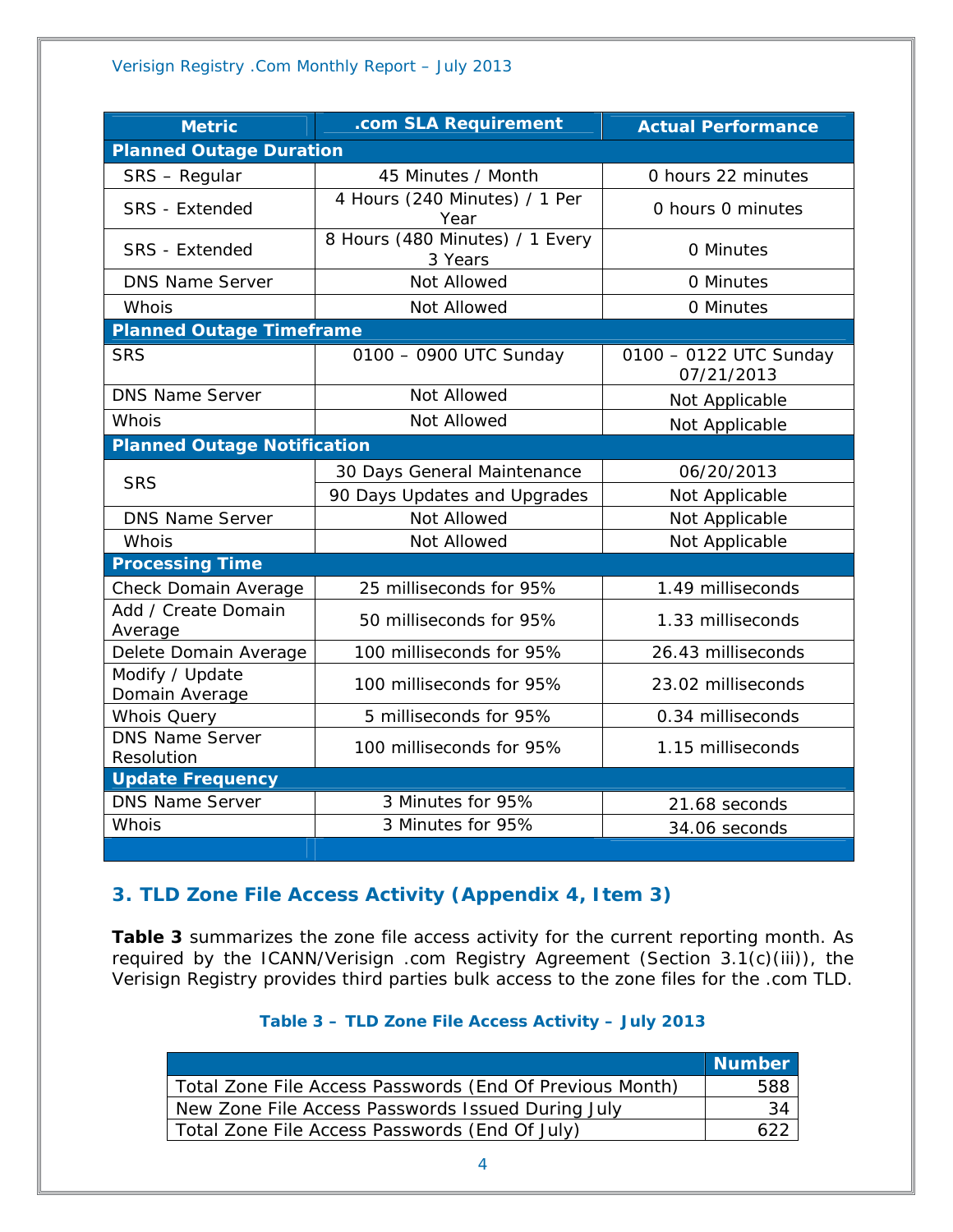#### **4. Completed System Software Releases (Appendix 4, Item 4)**

**Table 4** shows significant release(s) that occurred during the reporting month, as well as other relevant information. The Verisign Registry Shared Registration System (SRS) is continually being improved to better meet the needs of accredited registrars.

#### **Table 4 – Completed Shared Registration System Releases**

| <b>Release</b><br><b>Name</b> | <b>Features</b> | <b>Complete</b><br>Date <sup>1</sup> |
|-------------------------------|-----------------|--------------------------------------|
| <b>None</b>                   | <b>None</b>     | None                                 |

#### **5. Whois Service Activity (Appendix 4, Item 5)**

**Table 5** shows the number of Whois queries during the reporting month separated by service. The "Web-based Whois" column depicts ACTUAL numbers where all other categories are shown in millions.

#### **Table 5 – Total "Whois" Queries**

|          | <b>In Millions</b>   |                          |                           |
|----------|----------------------|--------------------------|---------------------------|
| Mo/Yr    | <b>Total Queries</b> | <b>Whois Port-</b><br>43 | Web-based<br><b>Whois</b> |
| $Jul-13$ | 8,645.7              | 8,645.5                  | 202,744.0                 |

#### **6. Total Number of Transactions by Subcategory (Appendix 4, Item 6)**

**Table 6.1** shows the number of domain name 'write' transactions in subcategories and the number of check transactions. The "Restore" column depicts ACTUAL numbers where all other categories are shown in millions. **Table 6.2** on the next page shows the number of name server "write" transactions by subcategory.

#### **Table 6.1 – Total Domain Name Transactions by Subcategory**

|             |       | <b>In Millions</b>                    |  |      |     |  |  |                                         |
|-------------|-------|---------------------------------------|--|------|-----|--|--|-----------------------------------------|
| Mo/Yr Write | Total | <b>Add</b>                            |  |      |     |  |  | Delete Modify Renew Trans Check Restore |
|             |       | $ $ Jul-13 $ 1,776.0$ 1,732.7 $ $ 2.7 |  | 36.3 | 3.2 |  |  | $1.1$   1,828.1   123,445               |

#### **Table 6.2 – Total Name Server Write Transactions by Subcategory (millions)**

| Mo/Yr         | <b>Total</b> | Add | <b>Delete</b> | <b>Modify</b> |
|---------------|--------------|-----|---------------|---------------|
| <b>Jul-13</b> | .36          | 84  |               | 0.35          |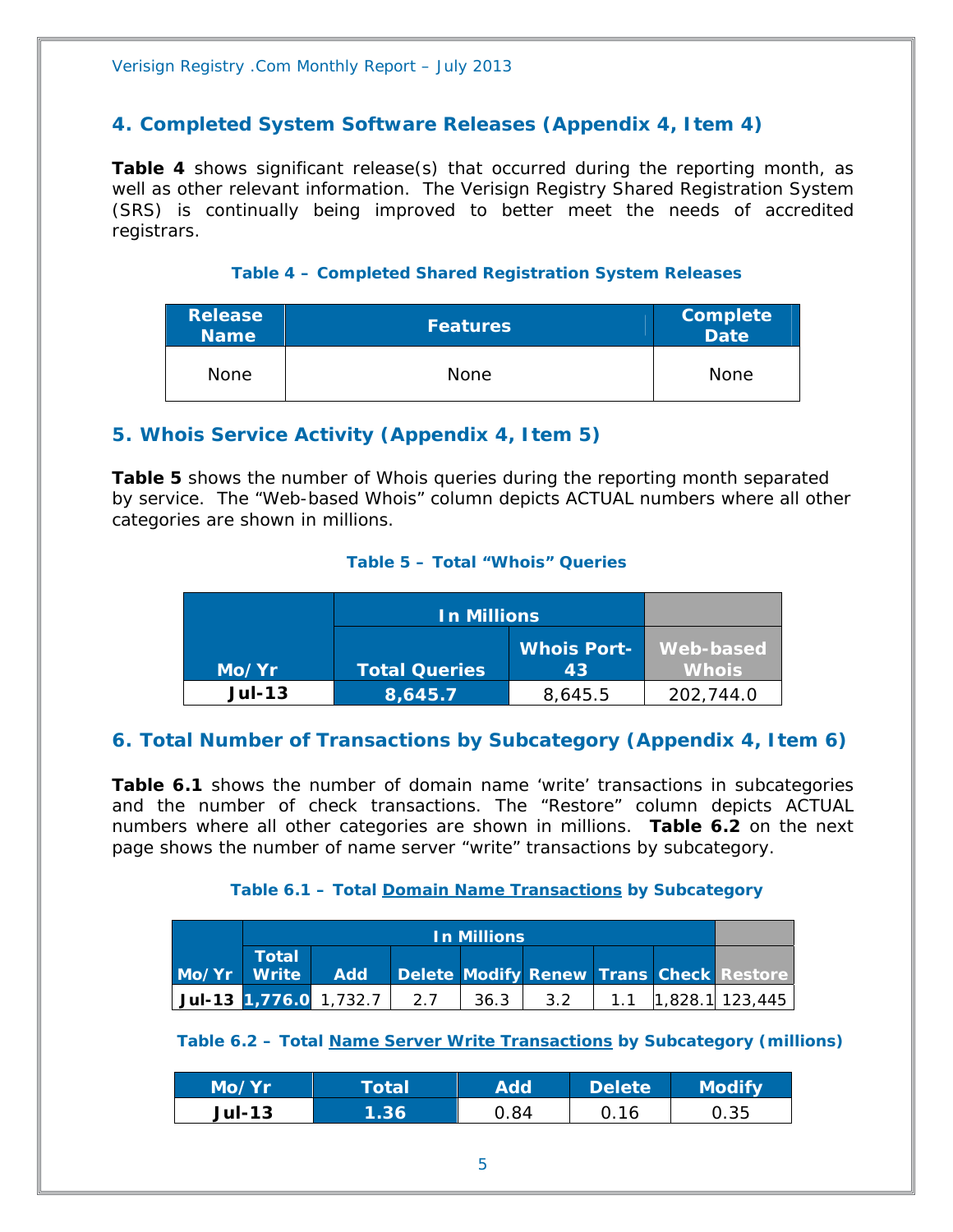### **7. Daily Transaction Range (millions) (Appendix 4, Item 7)**

| Mo/Yr         | <b>Total Transactions</b> | <b>Daily</b><br>Max | <b>Daily</b><br>Min | <b>Daily</b><br>Ava |
|---------------|---------------------------|---------------------|---------------------|---------------------|
| <b>Jul-13</b> | 3,865.6                   | 140.3               | 109.2               | 124.                |

#### **Table 7 – Daily Transaction Range**

#### **7(B). Per-Registrar Activity Report (Appendix 4, Item 7B)**

The table below defines the fields that are included in the .COM Per-Registrar Activity Report, which is provided under separate cover.

| <b>Field Name</b> | <b>Notes</b>                                                               |
|-------------------|----------------------------------------------------------------------------|
| registrar-name    | Registrar's Full Corporate Name As Registered with IANA                    |
| iana-id           | http://www.iana.org/assignments/registrar-ids                              |
| total-domains     | Total domains under sponsorship                                            |
| total-nameservers | <b>Total Name Servers Registered</b>                                       |
| net-adds-1-yr     | number of domains successfully registered with an initial term of one year |
|                   | (and not deleted within the add grace period)                              |
| net-adds-2-yr     | Number of domains successfully registered with an initial term of two      |
|                   | years (and not deleted within the add grace period)                        |
| net-adds-3-yr     | Number of domains successfully registered with an initial term of three    |
|                   | years (and not deleted within the add grace period)                        |
| net-adds-4-yr     | Number of domains successfully registered with an initial term of four     |
|                   | years (and not deleted within the add grace period)                        |
| net-adds-5-yr     | Number of domains successfully registered with an initial term of five     |
|                   | years (and not deleted within the add grace period)                        |
| net-adds-6-yr     | Number of domains successfully registered with an initial term of six      |
|                   | years (and not deleted within the add grace period)                        |
| net-adds-7-yr     | Number of domains successfully registered with an initial term of seven    |
|                   | years (and not deleted within the add grace period)                        |
| net-adds-8-yr     | Number of domains successfully registered with an initial term of eight    |
|                   | years (and not deleted within the add grace period)                        |
| net-adds-9-yr     | Number of domains successfully registered with an initial term of nine     |
|                   | years (and not deleted within the add grace period)                        |
| net-adds-10-yr    | Number of domains successfully registered with an initial term of ten      |
|                   | years (and not deleted within the add grace period)                        |
| net-renews-1-yr   | Domains renewed either automatically or by command (and not deleted        |
|                   | with the renew grace period)                                               |
| net-renews-2-yr   | Number of domains successfully renewed with a renewal period of two        |
|                   | years (and not deleted with the renew grace period)                        |
| net-renews-3-yr   | Number of domains successfully renewed with a new renewal period of        |
|                   | three years (and not deleted with the renew grace period)                  |
| net-renews-4-yr   | Number of domains successfully renewed with a new renewal period of        |
|                   | four years (and not deleted with the renew grace period)                   |
| net-renews-5-yr   | Number of domains successfully renewed with a new renewal period of        |
|                   | five years (and not deleted with the renew grace period)                   |
| net-renews-6-yr   | Number of domains successfully renewed with a new renewal period of six    |
|                   | years (and not deleted with the renew grace period)                        |
| net-renews-7-yr   | Number of domains successfully renewed with a new renewal period of        |
|                   | seven years (and not deleted with the renew grace period)                  |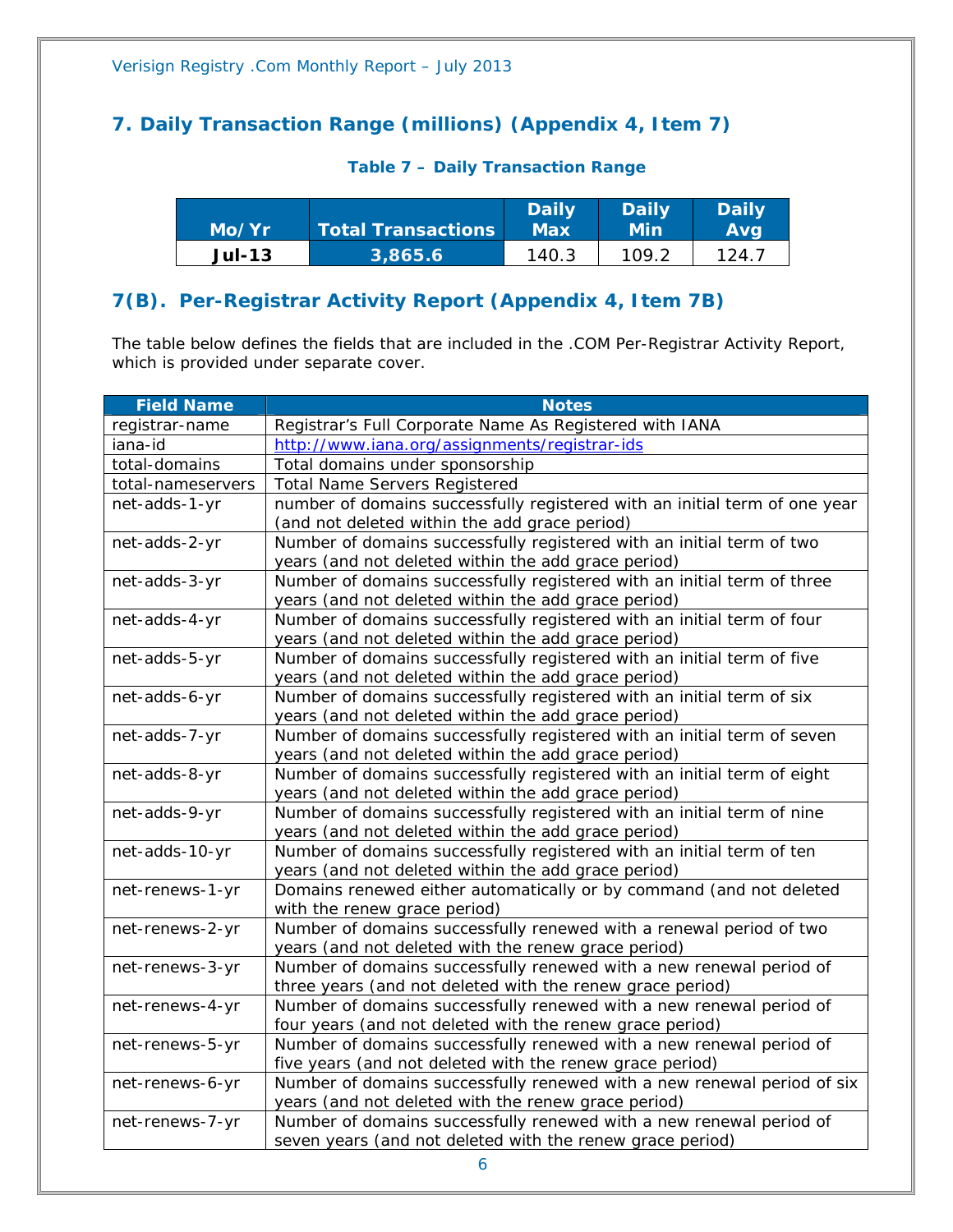| <b>Field Name</b>  | <b>Notes</b>                                                                                                                     |
|--------------------|----------------------------------------------------------------------------------------------------------------------------------|
| net-renews-8-yr    | Number of domains successfully renewed with a new renewal period of<br>eight years (and not deleted with the renew grace period) |
| net-renews-9-yr    | Number of domains successfully renewed with a new renewal period of                                                              |
|                    | nine years (and not deleted with the renew grace period)                                                                         |
| net-renews-10-yr   | Number of domains successfully renewed with a new renewal period of                                                              |
|                    | ten years (and not deleted with the renew grace period)                                                                          |
| transfer-gaining-  | Transfers initiated by this registrar that were ack'd by the other registrar-                                                    |
| successful         | either by command or automatically                                                                                               |
| transfer-gaining-  | Transfers initiated by this registrar that were n'acked by the other                                                             |
| nacked             | registrar                                                                                                                        |
| transfer-losing-   | Transfers initiated by another registrar that this registrar ack'd-either by                                                     |
| successful         | command or automatically                                                                                                         |
| transfer-losing-   | Transfers initiated by another registrar that this registrar n'acked                                                             |
| nacked             |                                                                                                                                  |
| transfer-disputed- | Number of transfer disputes in which this registrar prevailed                                                                    |
| won                |                                                                                                                                  |
| transfer-disputed- | Number of transfer disputes this registrar lost                                                                                  |
| lost               |                                                                                                                                  |
| transfer-disputed- | Number of transfer disputes involving this registrar with a split or no                                                          |
| nodecision         | decision                                                                                                                         |
| deleted-domains-   | Domains deleted within the add grace period                                                                                      |
| grace              |                                                                                                                                  |
| deleted-domains-   | Domains deleted outside the add grace period                                                                                     |
| nograce            |                                                                                                                                  |
| restored-domains   | Domain names restored from redemption period                                                                                     |
| restored-noreport  | Total number of restored names for which the registrar failed to submit a<br>restore report                                      |
| agp-exemption-     | Number of AGP policy exemption requests received                                                                                 |
| requests           | during the reporting month against deletion activity occurring in the prior<br>month                                             |
| agp-exemptions-    | Number of AGP policy exemption requests granted during the reporting                                                             |
| granted            | month                                                                                                                            |
| agp-exempted-      | Number of domain names included in AGP policy exemption                                                                          |
| domains            | requests granted during the reporting month                                                                                      |
| attempted-adds     | Number of attempted (successful and failed) domain name create                                                                   |
|                    | commands                                                                                                                         |

### **7(C). Registry Functions Activity Report (Appendix 4, Item 7C)**

The table below defines the fields that are included in the .COM Registry Functions Activity Report, which is provided under separate cover.

| <b>Field Name</b>          | <b>Notes</b>                                                                                                                       |
|----------------------------|------------------------------------------------------------------------------------------------------------------------------------|
| operational-registrars     | number of operational registrars at the end of the reporting period                                                                |
| ramp-up-registrars         | number of registrars that have received a password for access to<br>OT&E at the end of the reporting period                        |
| pre-ramp-up-<br>registrars | number of registrars that have requested access, but have not yet<br>entered the ramp-up period at the end of the reporting period |
| zfa-passwords              | number of active zone file access passwords at the end of the<br>reporting period                                                  |
| whois-43-queries           | number of WHOIS (port-43) queries responded during the reporting<br>period                                                         |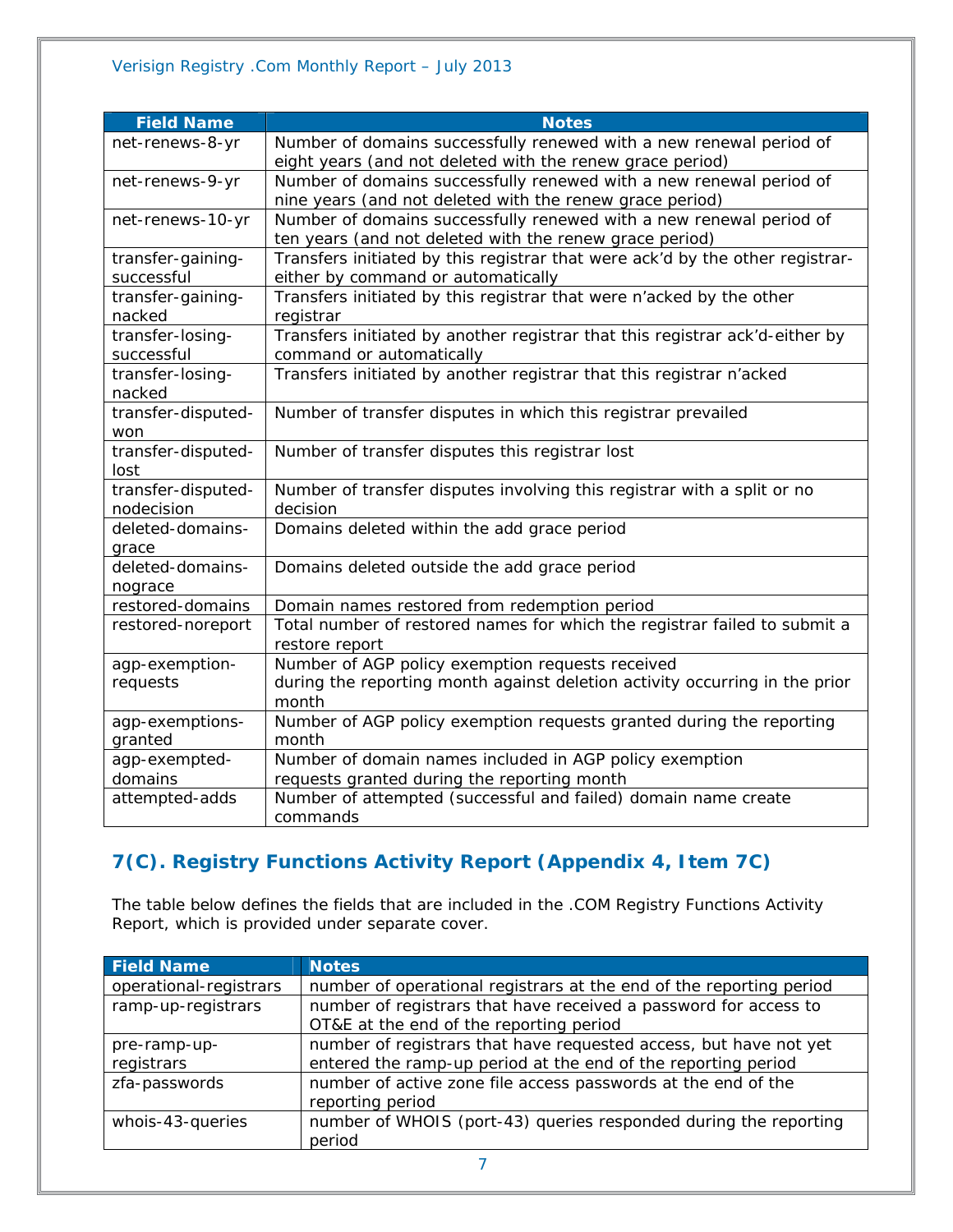| <b>Field Name</b>    | <b>Notes</b>                                                                                               |
|----------------------|------------------------------------------------------------------------------------------------------------|
| web-whois-queries    | number of Web-based Whois queries responded during the reporting<br>period, not including searchable Whois |
| searchable-whois-    | number of searchable Whois queries responded during the reporting                                          |
| queries              | period, if offered                                                                                         |
| dns-udp-queries-     | number of DNS queries received over UDP transport during the                                               |
| received             | reporting period                                                                                           |
| dns-udp-queries-     | number of DNS queries received over UDP transport that were                                                |
| responded            | responded during the reporting period                                                                      |
| dns-tcp-queries-     | number of DNS queries received over TCP transport during the                                               |
| received             | reporting period                                                                                           |
| dns-tcp-queries-     | number of DNS queries received over TCP transport that were                                                |
| responded            | responded during the reporting period                                                                      |
| srs-dom-check        | number of SRS (EPP and any other interface) domain name "check"                                            |
|                      | requests responded during the reporting period                                                             |
| srs-dom-create       | number of SRS (EPP and any other interface) domain name "create"                                           |
|                      | requests responded during the reporting period                                                             |
| srs-dom-delete       | number of SRS (EPP and any other interface) domain name "delete"                                           |
|                      | requests responded during the reporting period                                                             |
| srs-dom-info         | number of SRS (EPP and any other interface) domain name "info"                                             |
|                      | requests responded during the reporting period                                                             |
| srs-dom-renew        | number of SRS (EPP and any other interface) domain name                                                    |
| srs-dom-rgp-restore- | number of SRS (EPP and any other interface) domain name RGP                                                |
| report               | "restore" requests delivering a restore report responded during the                                        |
|                      | reporting period                                                                                           |
| srs-dom-rgp-restore- | number of SRS (EPP and any other interface) domain name RGP                                                |
| request              | "restore" requests responded during the reporting period                                                   |
| srs-dom-transfer-    | number of SRS (EPP and any other interface) domain name "transfer"                                         |
| approve              | requests to approve transfers responded during the reporting period                                        |
| srs-dom-transfer-    | number of SRS (EPP and any other interface) domain name "transfer"                                         |
| cancel               | requests to cancel transfers responded during the reporting period                                         |
| srs-dom-transfer-    | number of SRS (EPP and any other interface) domain name "transfer"                                         |
| query                | requests to query about a transfer responded during the reporting<br>period                                |
| srs-dom-transfer-    | number of SRS (EPP and any other interface) domain name "transfer"                                         |
| reject               | requests to reject transfers responded during the reporting period                                         |
| srs-dom-transfer-    | number of SRS (EPP and any other interface) domain name "transfer"                                         |
| request              | requests to request transfers responded during the reporting period                                        |
| srs-dom-update       | number of SRS (EPP and any other interface) domain name "update"                                           |
|                      | requests (not including RGP restore requests) responded during the                                         |
|                      | reporting period                                                                                           |
| srs-host-check       | number of SRS (EPP and any other interface) host "check" requests                                          |
|                      | responded during the reporting period                                                                      |
| srs-host-create      | number of SRS (EPP and any other interface) host "create" requests                                         |
|                      | responded during the reporting period                                                                      |
| srs-host-delete      | number of SRS (EPP and any other interface) host "delete" requests                                         |
|                      | responded during the reporting period                                                                      |
| srs-host-info        | number of SRS (EPP and any other interface) host "info" requests                                           |
|                      | responded during the reporting period                                                                      |
| srs-host-update      | number of SRS (EPP and any other interface) host "update" requests                                         |
|                      | responded during the reporting period                                                                      |
| srs-cont-check       | number of SRS (EPP and any other interface) contact "check"                                                |
|                      | requests responded during the reporting period                                                             |